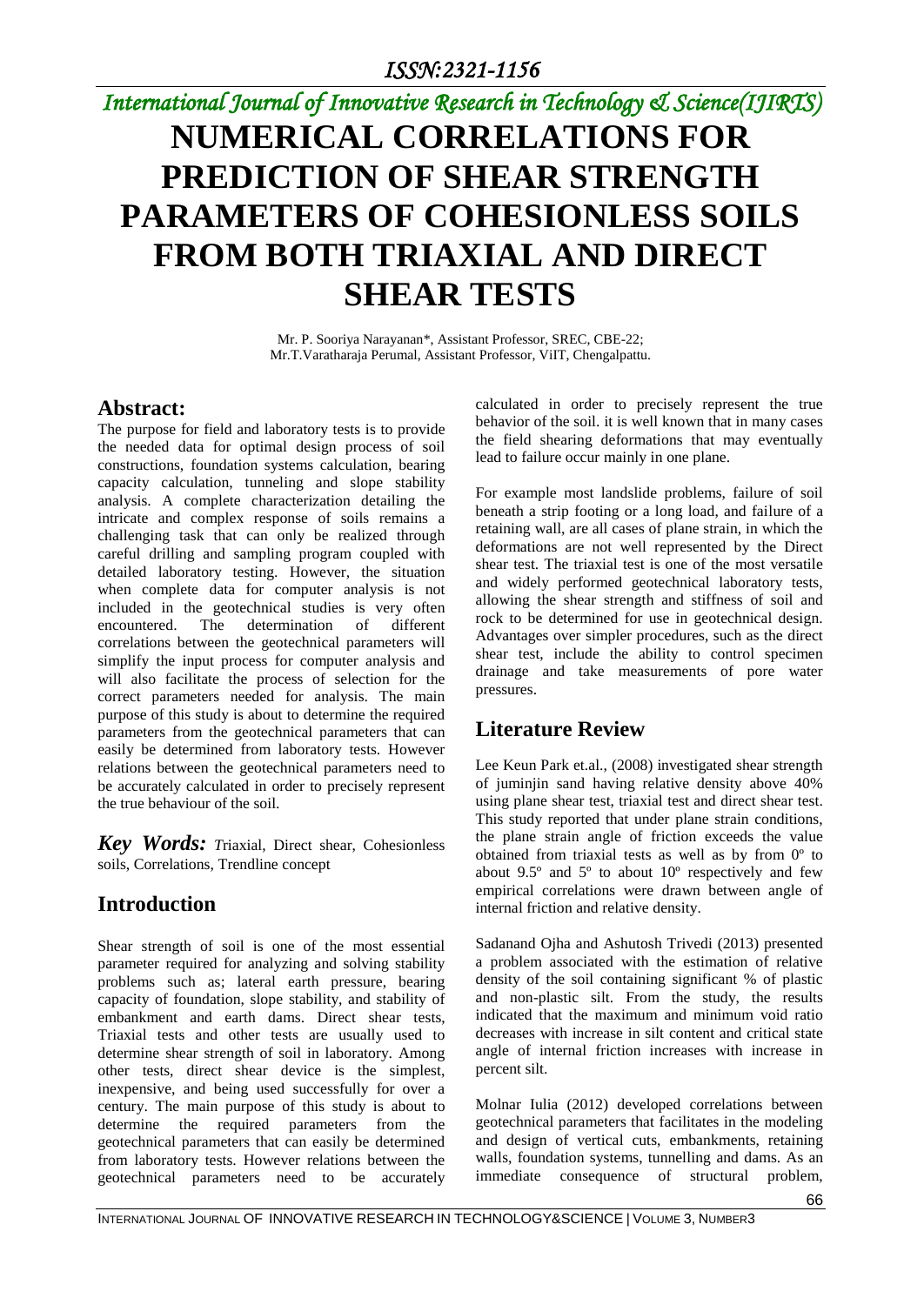# *International Journal of Innovative Research in Technology & Science(IJIRTS)*

determining correlations between geotechnical parameters both mechanical and physical in order to facilitate the input process for computer analysis represents an actual necessity. The paper presents ways of processing parameters determined based on laboratory triaxial test and correlations between them.

S. N. Osano is studied an interpretation is given for the internal angle of friction and its relationship with the strain propagation in both the methods, and a comparison made. Results are presented from both the direct shear box and the ring shear test, and these are compared. Both the tests yield varying internal angle of friction when carried out on the same specimen. Results reveal that the internal angle of friction obtained from a direct shear test is lower than that obtained from the ring shear test. It is established that the ring shear test has an inherent tendency to squeeze out material from the cell due to high stress accumulations at the outer edges. The inner edge is always under stressed.

### **Materials**

Cohesion less soil sample was collected from Cauvery river basin in Tamil Nadu. The sample was taken to the laboratory, cleaned, dried and preserved for further experimental works. Basic soil properties such as specific gravity, particle size distribution and dry densities of collected samples were done as per IS standards and are reported in Table 1.

A poorly graded sand (SP) is used in this study. The sand is classified as SP by IS Soil Classification System. The particle size distribution of the sand is shown in Figure 1.





Table No 1. Engineering properties of soil used

| Soil Properties                      | Values      |
|--------------------------------------|-------------|
| Coefficient<br>of<br>uniformity (Cu) | 0.58        |
| Coefficient of curvature<br>(Cc)     | 2.12        |
| Maximum unit weight                  | $1.71$ g/cc |
| Minimum unit weight                  | $1.53$ g/cc |
| Specific gravity                     | 2.67        |

The study for this paper is made based on the results from triaxial compression tests. Triaxial

test is the most complex test procedure that can be performed in geotechnical laboratories. It implies a complex procedure that requires advanced knowledge of soil mechanics, laboratory testing procedures and sample preparation. The triaxial test is the laboratory test that provides the most accurate results because of its complexity and also because it manages to simulate the best the situation on the site by creating the same stress state for the tested samples. The triaxial test is performed on a cylindrical sample, having the diameter 76 mm, and the height twice as big as the diameter at a strain rate of 1.25mm/min. Triaxial compression tests are also used as a component in wellbore stability, sand production and subsidence calculations and also for mine and excavation design.

#### **Direct Shear Test**

This test is performed to determine the consolidatedundrained shear strength of a cohesionless soil. The shear strength is one of the most important engineering properties of a soil, because it is required whenever a structure is dependent on the soil's shearing resistance. The relative densities are achieved for the six soil samples from 5% to 55%.

### **Results and Discussions**

Based on the values recorded after the failure stage of the triaxial compresion tests the effective stresses $\sigma_3$  and σ1 were calculated. Based on the calculated values of the effective stresses the effective shear strength parameters were determined by using the Mohr-Coulomb Model. This model is the most common procedure used for determining the effective shear strength parameters from triaxial laboratory tests. The field of failure is given by the cohesion and internal friction angle. The results obtained from consolidated drained triaxial test on cohesion less soil are presented. The corresponding Mohr's circle plot is shown in figure 2.

The Mohr's circle is drawn for corresponding confining pressure  $(6_3)$  and axial stress  $(6_1)$ . The failure envelope is the tangents joining the corresponding Mohr's circles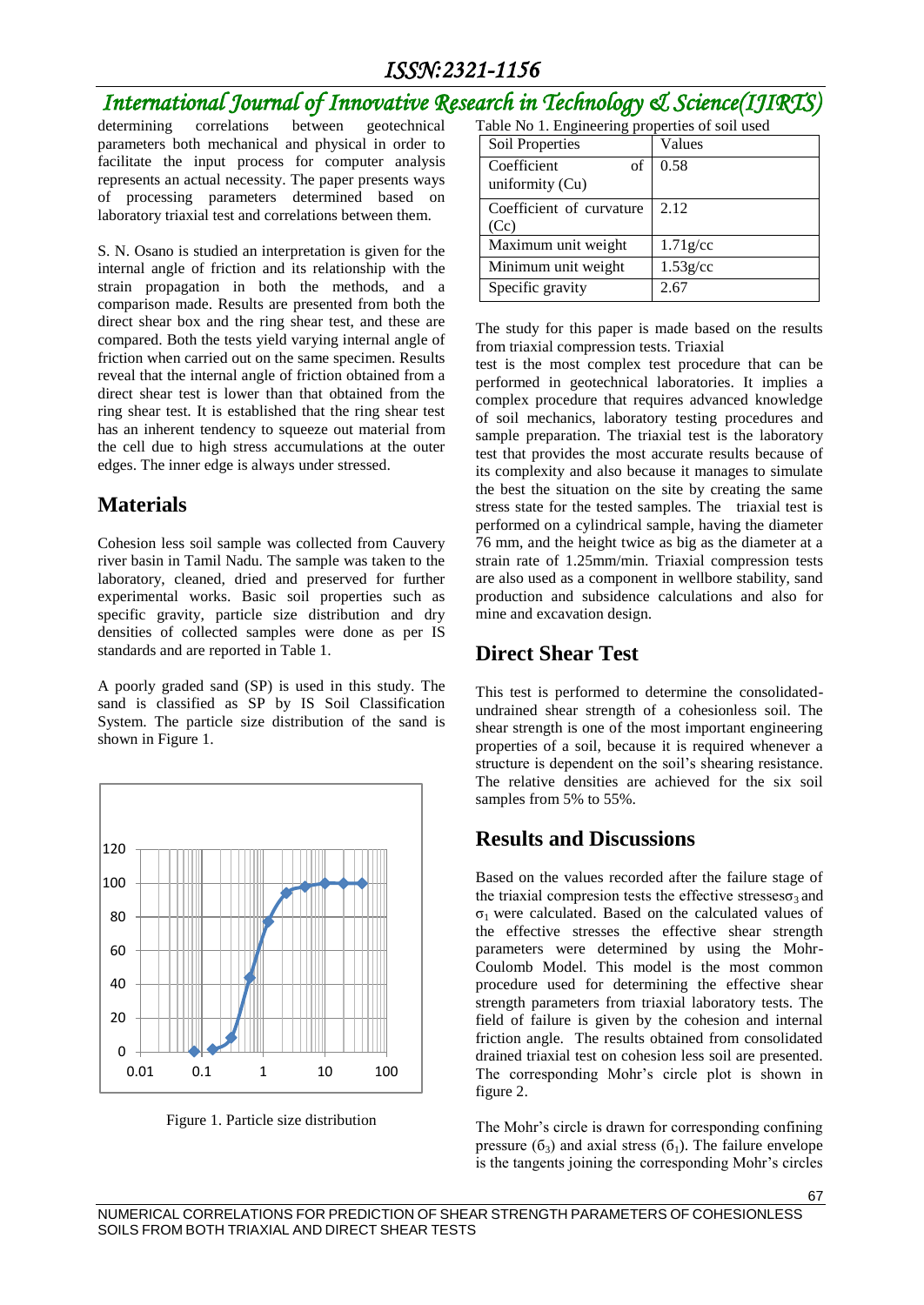# *International Journal of Innovative Research in Technology & Science(IJIRTS)*

and the angle intercepted of this failure envelope gives the angle of shearing resistance. It is observed from figure 1, for cohesion less soil at 5% relative density and for confining pressures of 100kpa, 200kpa and 300kpa the angle of shearing resistance is calculated as  $24.73^0$ .



Figure 2. Mohr circle for the sample 5% relative density

The following table shows the summary of triaxial test results

|  |  |  | Table 2. Summary of triaxial test results |
|--|--|--|-------------------------------------------|
|--|--|--|-------------------------------------------|

| S.NO.          | Relative density | $\Phi_{\rm tri}$ |
|----------------|------------------|------------------|
|                |                  | $24.73^{\circ}$  |
|                | 15               | 26.69°           |
| $\mathfrak{D}$ | 25               | 28.87°           |
|                | 35               | 29.98°           |
|                | 45               | $31.45^{\circ}$  |
|                | 55               | 33.67°           |

The angle of shearing resistance is found from the graph (figure 3). Table 3 shows the laboratory direct shear calculations for the sample 5% relative density.





The following table shows the summary of direct shear test results

Table 3. Summary of direct shear test

| S.NO. | Relative density | $\Phi_{ds}$     |
|-------|------------------|-----------------|
|       |                  | $24.57^{\circ}$ |
|       | 15               | $26.12^{\circ}$ |
|       | 25               | 28.07°          |
|       | 35               | $29.18^{\circ}$ |
|       |                  | $30.99^{\circ}$ |

# **Correlation Equations**

Since shear tests on course materials are often difficult to conduct, it would be useful for practical purpose relations based on easily measurable parameters. For a certain type of soil the purpose is to establish relations between the geotechnical parameters both mechanical and physical in order to facilitate the input process for computer analysis. Based on the initial density index of the samples and on the processed data from the triaxial tests a linear relation between the initial density index and effective shear parameters was established. The frictional angle for the tested sand can be calculated with the following relations.

#### **Trend line Concept using MS EXCEL**

Straight or curved line in a [trend chart](http://www.businessdictionary.com/definition/trend-chart.html) that indicates the [general](http://www.businessdictionary.com/definition/general.html) [pattern](http://www.businessdictionary.com/definition/pattern.html) or direction of a [time series](http://www.businessdictionary.com/definition/time-series-data.html)  [data](http://www.businessdictionary.com/definition/time-series-data.html) [\(information](http://www.businessdictionary.com/definition/information.html) in sequence [over time\)](http://www.businessdictionary.com/definition/overtime.html). It may be drawn visually by connecting the actual [data](http://www.businessdictionary.com/definition/data.html) [points](http://www.businessdictionary.com/definition/point.html) or (more frequently) by [using](http://www.businessdictionary.com/definition/user.html) statistical [techniques](http://www.businessdictionary.com/definition/technique.html) such a[s exponential smoothing](http://www.businessdictionary.com/definition/exponential-smoothing.html) or [moving averages.](http://www.businessdictionary.com/definition/moving-average.html)

By Using Trend line approach, the corresponding X,Y values can be under the straight line format. The points are joined in the straight line. Then the Polynomial equation has been derived and R squared value can be determined. Then the strength of the straight line is obtained.

#### **Trend line concept for triaxial results**



Figure 4. Trend line concept for triaxial results

Trend line concept is the same as the Principle of least squares. The major difference of these two is principle of work. It may be analytical or computer analysis. From Trendline chart,

 $R^2 = 0.991$  $R = 0.994$ 

INTERNATIONAL JOURNAL OF INNOVATIVE RESEARCH IN TECHNOLOGY&SCIENCE | VOLUME 3, NUMBER3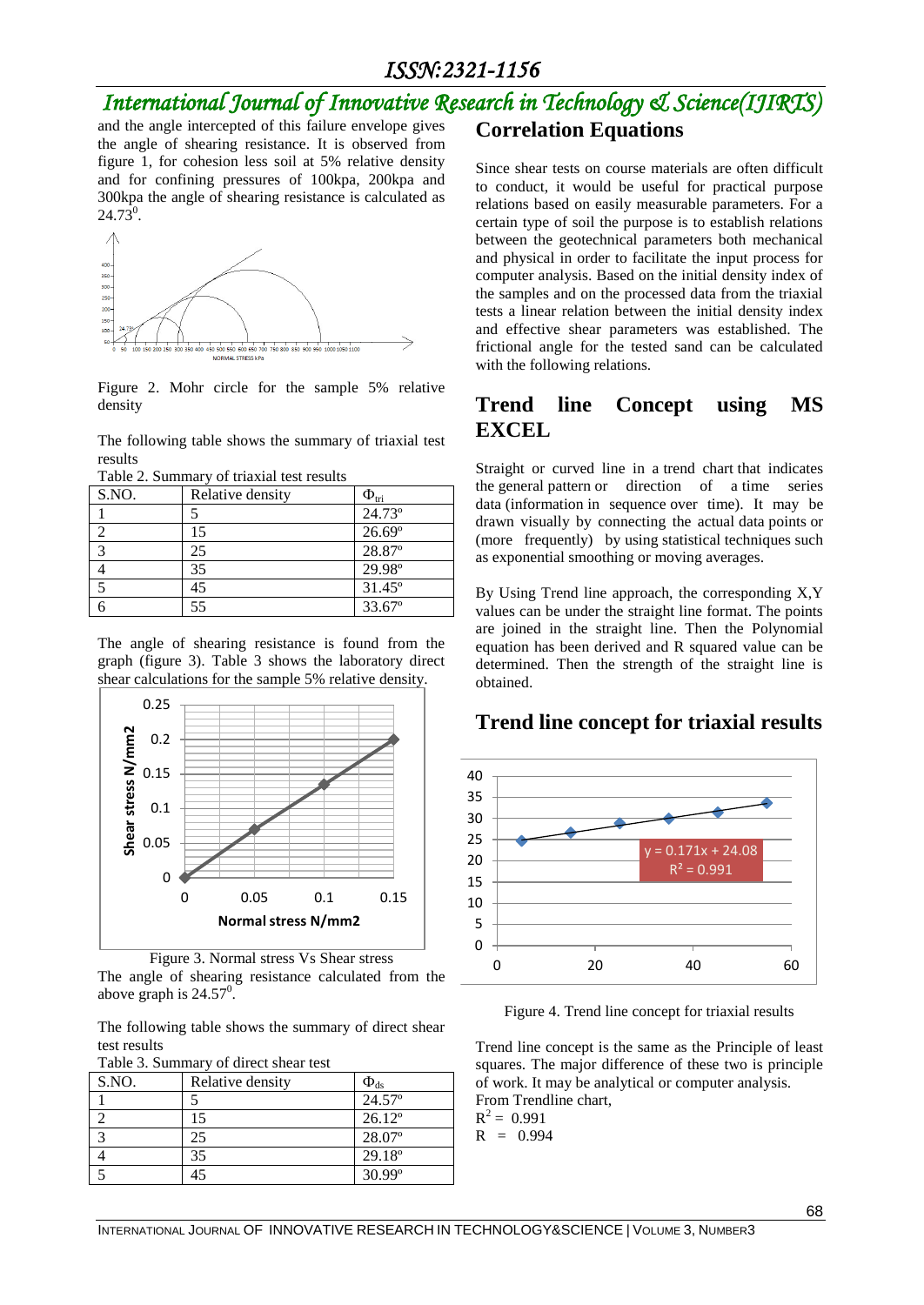# *International Journal of Innovative Research in Technology & Science(IJIRTS)*

which implies that, the Correlation coefficient for this fit is 0.991. From this coefficient, the strength of the Linear curve is 99.4894% from the figure, the correlation is written as

 $\Phi_{\text{tri}} = 24.08^{\circ} + 0.1711_{\text{D}}$  [1]

### **Trendline concept for direct shear results**



Figure 5. Trend line concept for direct shear results

From Trendline chart,  $R^2 = 0.993$  $R = 0.996$ 

which implies that, the Correlation coefficient for this fit is 0.993. From this coefficient , The strength of the Linear curve is 99.6894% from the figure 5., the correlation is written as

 $\Phi_{ds} = 23.65^\circ + 0.167I_p$  [2]

### **Summary of correlation**

Table 4. shows summary of two correlation equation and their strength is tabulated below

| Table 4. Summary of correlations       |                     |                                                         |                                  |
|----------------------------------------|---------------------|---------------------------------------------------------|----------------------------------|
| <b>Method</b><br>of<br>correlatio<br>n | <b>Observations</b> | <b>Correlation equation</b>                             | <b>Strength</b><br>$\frac{0}{0}$ |
| Trendline                              | Triaxial test       | $\Phi_{\rm tri} = 24.08^{\circ} + 0.171 I_{\rm D}$      | 99.4894<br>$\%$                  |
| Concept                                | Direct shear test   | $\Phi_{\text{ds}} = 23.65^{\circ} + 0.167 I_{\text{D}}$ | 99.68<br>%                       |

The empirical relationships provided above should be used with caution. However, they are useful for initial estimation of the shear strength of cohesion less soils.

### **Conclusions**

1. As a result of present work, angle of Shearing resistance of sand based on relative density is evaluated. Approximate numerical correlations are drawn between angle of shearing resistance and relative density.

- 2. Determination of correlations between geotechnical parameters that represent the true behavior of a certain type of soil studied is an important task that will facilitate the next steps of modeling and design of various structures. Also in terms of modeling, the use of correlations between the geotechnical parameters subject may be carried out further in order to evaluate different computational models used in geotechnical engineering in order to highlight the advantages and disadvantages of the used model for a particular type of soil.
- 3. The triaxial angle of internal friction exceeds the value obtained from direct shear tests. Also the correlation developed from direct shear tests is having higher strength which indicates the goodness of fit.
- 4. Another direction of the use of correlations between the geotechnical parameters is represented by the study for Numerical simulation of the Direct shear test in a finite difference program which represents the subject of a further study.

### **REFERENCES**

- [1] MOLNAR Iulia(2012), Correlations between geotechnical parameters of Transilvanian cohesionless soils based on direct shear laboratory tests results, Journal of Applied Science Engineering.
- [2] BRINKGREVE, RBJ (2005), Selection of soil models and parameters for geotechnical engineering application, Geotechnical Special Publication No.128, ACSE, pp.69-98.

SOKOLIC, Z.SKAZLIC (2011), Direct shear test simulation on Erksak sand using hardening soil model, Proceeding of the 15th European Conference on Soil Mechanics and Geotechnical Engineering, 12-15September, Athens, Greece.

Jewell, R.A. (1988), "Direct Shear tests on Sand." Soil No. 082/88, Oxford University

- [5] Marto, A., Latifi, N., Moradi, R., Oghabi, M.and Zolfeghari, S. Y. (2013), "Shear Properties of Sand – tire Chips Mixtures." Electronic Journal of Geotechnical Engineering, 18 (b), pp. 325-334.
- [6] R. K. Dutta, and G. Venkatapaa Rao (2006), "Compressibility and strength behavior of

NUMERICAL CORRELATIONS FOR PREDICTION OF SHEAR STRENGTH PARAMETERS OF COHESIONLESS SOILS FROM BOTH TRIAXIAL AND DIRECT SHEAR TESTS

69